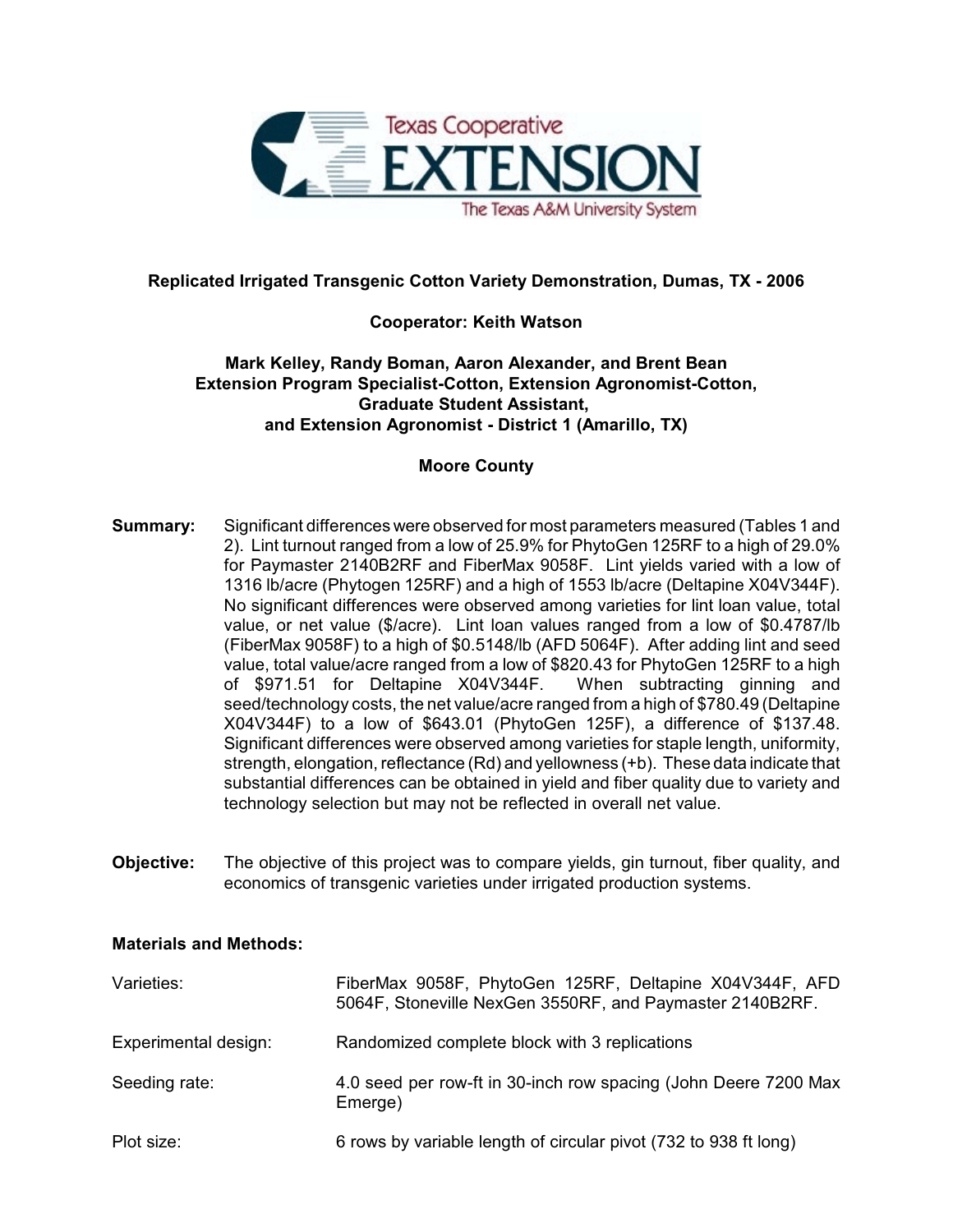| Planting date:           | 16-May                                                                                                                                                                                                                                                                                                                    |
|--------------------------|---------------------------------------------------------------------------------------------------------------------------------------------------------------------------------------------------------------------------------------------------------------------------------------------------------------------------|
| Weed management:         | Diuron plus Caparol herbicides were applied preemergence<br>broadcast at 1/2X rates. Roundup Original Max was applied over-<br>the-top on 1-July at a rate of 20 oz/acre with ammonium sulfate (17<br>lbs/100 gallons of spray mix).                                                                                      |
| Rainfall                 |                                                                                                                                                                                                                                                                                                                           |
| and Irrigation:          | A total of 7.31 inches of rainfall accumulated at this location during<br>the growing season. This was in addition to 10.25 inches of<br>irrigation for a total of 17.46 inches of moisture.                                                                                                                              |
| Insecticides:            | Temik was applied in-furrow at planting at 3.6 lbs/acre. No other<br>insecticides were used at this site during the growing season.                                                                                                                                                                                       |
| Fertilizer management:   | 37.5 lb N, 28.5 lb $P_2O_5$ and 14.3 lb K <sub>2</sub> O/acre were applied in a strip<br>(strip tillage) prior to planting and 60 lb N were applied in increments<br>during the growing season via fertigation.                                                                                                           |
| Plant growth regulators: | A total of 32 oz/acre of Pix was applied during the growing season<br>at this site.                                                                                                                                                                                                                                       |
| Harvest aids:            | Finish 6 Pro at 32 oz/acre was applied on 10-October.                                                                                                                                                                                                                                                                     |
| Harvest:                 | Plots were harvested on 13-November using a commercial John<br>Deere 7460 with field cleaner. Harvested material was transferred<br>into a weigh wagon with integral electronic scales to determine<br>individual plot weights. Plot yields were adjusted to Ib/acre.                                                     |
| Gin turnout:             | Grab samples were taken by plot and ginned at the Texas A&M<br>University Agricultural Research and Extension Center at Lubbock<br>to determine gin turnouts.                                                                                                                                                             |
| Fiber analysis:          | Lint samples were submitted to the International Textile Center at<br>Texas Tech University for HVI analysis, and Commodity Credit<br>Corporation (CCC) loan values were determined for each variety by<br>plot.                                                                                                          |
| Ginning cost             |                                                                                                                                                                                                                                                                                                                           |
| and seed values:         | Ginning costs were based on \$2.45 per cwt. of bur cotton and seed<br>value/acre was based on \$125/ton of seed. Ginning costs did not<br>include checkoff.                                                                                                                                                               |
| Seed and                 |                                                                                                                                                                                                                                                                                                                           |
| technology cost:         | Seed and technology costs were calculated using the appropriate<br>seeding rate (seed/row-ft) for the row spacing and entries using the<br>online Plains Cotton Growers Seed Cost Comparison Worksheet<br>Cap Cost Thresholds.<br>with<br>Monsanto<br>available<br>at:<br>http://www.plainscotton.org/Seed/seedindex.html |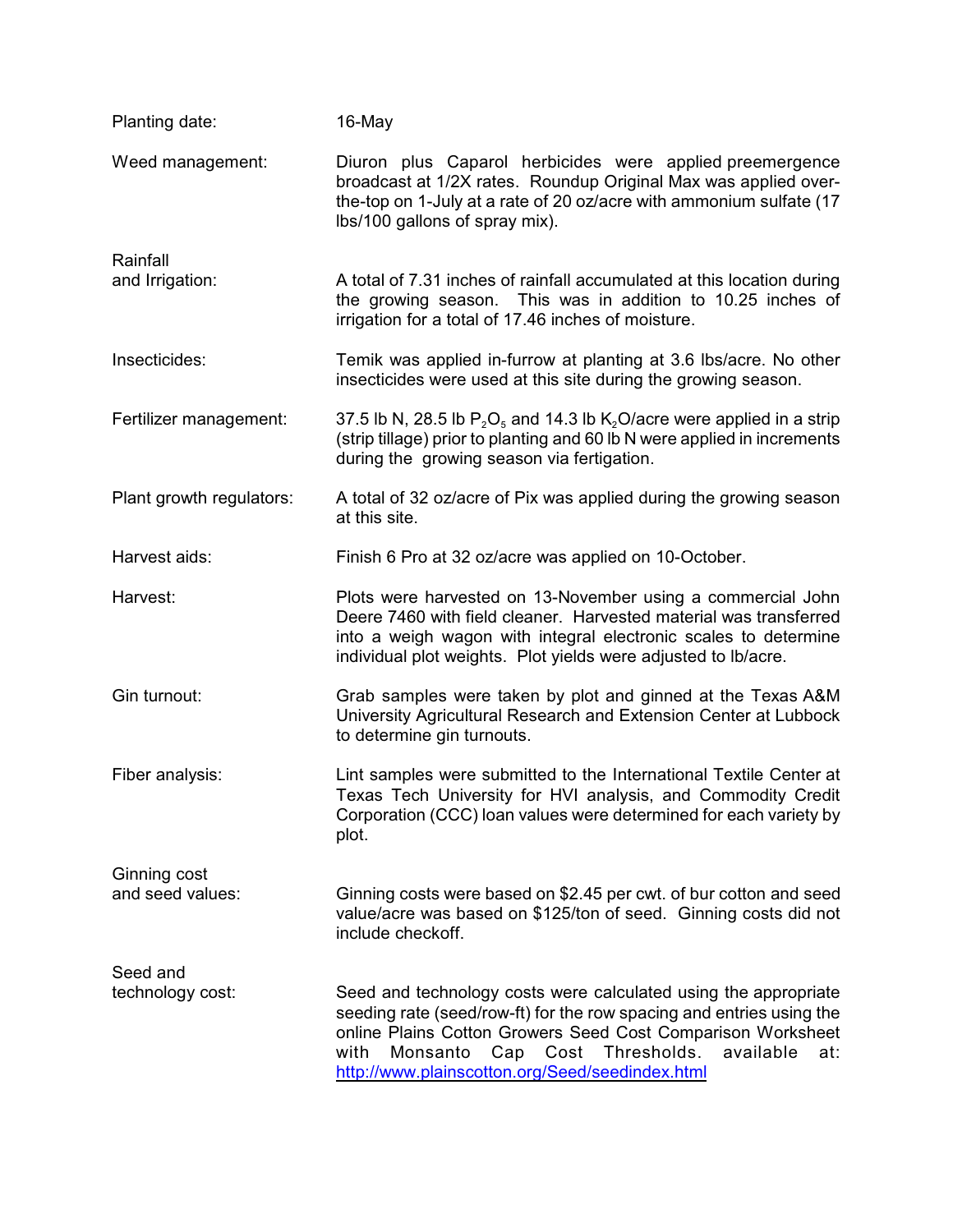#### **Results and Discussion:**

Significant differences were observed for most parameters measured (Tables 1 and 2). Lint turnout ranged from a low of 25.9% for PhytoGen 125RF to a high of 29.0% for Paymaster 2140B2RF and FiberMax 9058F. Lint yields varied with a low of 1316 lb/acre (Phytogen 125RF) and a high of 1553 lb/acre (Deltapine X04V344F). No significant differences were observed among varieties for lint loan value, total value, or net value (\$/acre). Lint loan values ranged from a low of \$0.4787/lb (FiberMax 9058F) to a high of \$0.5148/lb (AFD 5064F). After adding lint and seed value, total value/acre ranged from a low of \$820.43 for PhytoGen 125RF to a high of \$971.51 for Deltapine X04V344F. When subtracting ginning and seed/technology costs, the net value/acre ranged from a high of \$780.49 (Deltapine X04V344F) to a low of \$643.01 (PhytoGen 125F), a difference of \$137.48. Although numerically different, all varieties resulted in statistically similar net values. No differences were observed among varieties for micronaire or leaf grade at this location. A test average 3.0, was observed for micronaire, and 4.1, was observed for leaf. Staple length averaged 37.0 across all varieties with a low of 36.1 for PhytoGen 125RF and a high of 38.6 for FiberMax 9058F. Uniformity was highest for PhytoGen 125RF (83.2%) and lowest for FiberMax 9058F (80.4%). A test average strength of 27.8 g/tex was observed with a high of 29.6 g/tex (PhytoGen 125RF) and a low of 26.0 g/tex (Deltapine X04V344F). Percent elongation ranged from a high of 7.1, for AFD 5064F and PhytoGen 125RF, to a low of 5.9 for FiberMax 9058F. Test averages for reflectance (Rd) and yellowness (+b) were 81.2 and 7.2, respectively. Color grades were mostly 31's, with a few 21's at this location. These data indicate that substantial differences can be obtained in yield and fiber quality due to variety and technology selection but may not be reflected in overall net value. It should be noted that no inclement weather was encountered at this location prior to harvest. Additional multi-site and multi-year applied research is needed to evaluate varieties and technology across a series of environments.

### **Acknowledgments:**

Appreciation is expressed to Keith Watson for the use of his land, equipment and labor for this project. Further assistance with this project was provided by Dr. John Gannaway - TAES, Lubbock, and Dr. Eric Hequet - Associate Director, International Textile Center, Texas Tech University.

### **Disclaimer Clause:**

Trade names of commercial products used in this report are included only for better understanding and clarity. Reference to commercial products or trade names is made with the understanding that no discrimination is intended and no endorsement by the Texas A&M University System is implied. Readers should realize that results from one experiment do not represent conclusive evidence that the same response would occur where conditions vary.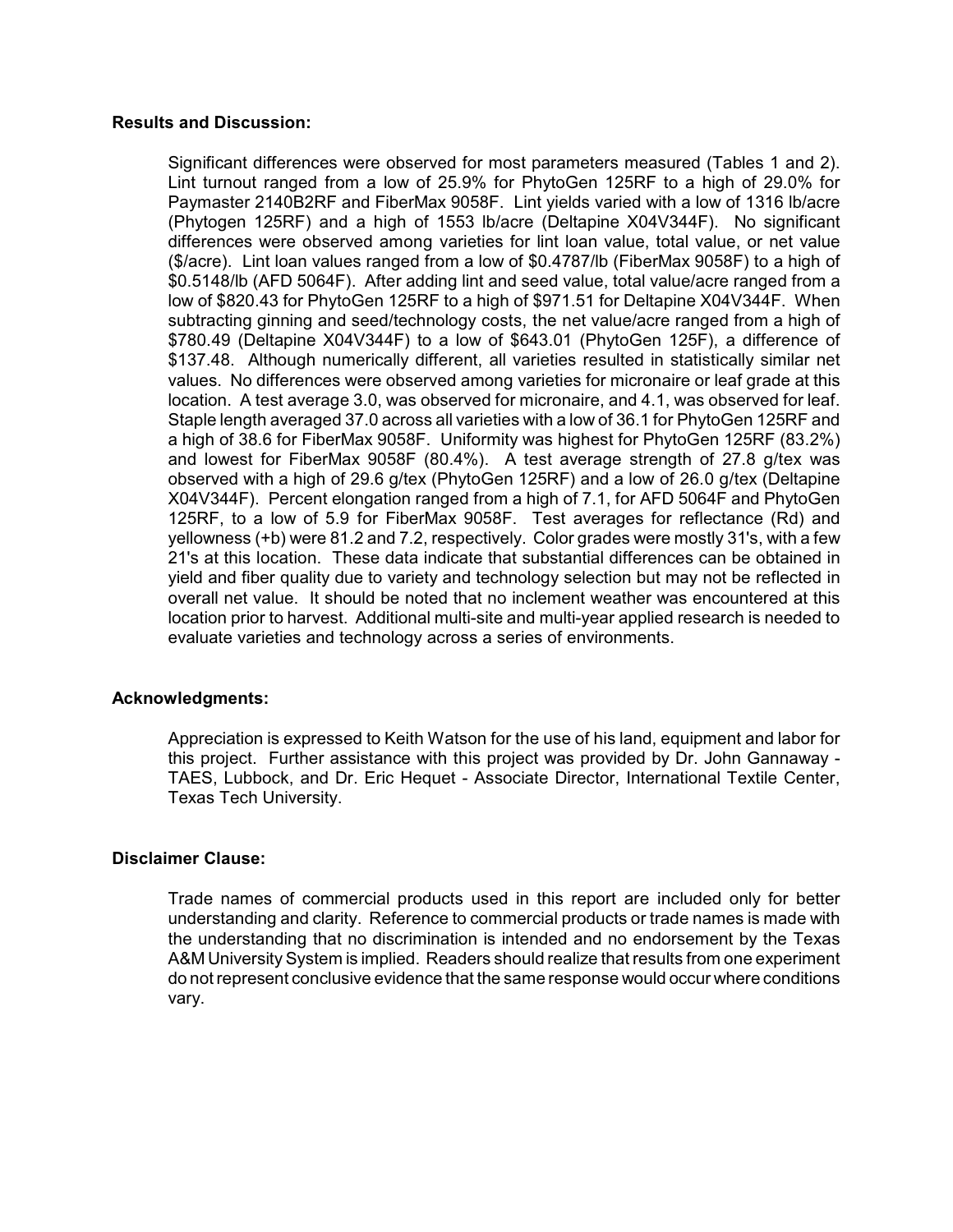**Table 1. Harvest results from the irrigated replicated transgenic cotton variety demonstration, Keith Watson Farm, Dumas, TX, 2006.**

| Entry                           | Lint<br>turnout | Seed<br>turnout | <b>Bur cotton</b><br>vield | Lint<br>vield | Seed<br>vield | Lint Ioan<br>value | Lint<br>value | Seed<br>value | Total<br>value | Ginning<br>cost | Seed/technology<br>cost | <b>Net</b><br>value |  |
|---------------------------------|-----------------|-----------------|----------------------------|---------------|---------------|--------------------|---------------|---------------|----------------|-----------------|-------------------------|---------------------|--|
|                                 | %               | %               | Ib/acre                    | Ib/acre       | Ib/acre       | \$/lb              | \$/acre       | \$/acre       | \$/acre        | \$/acre         | \$/acre                 | \$/acre             |  |
| Deltapine X04V344F              | 27.2            | 53.3            | 5708                       | 1553          | 3040          | 0.5032             | 781.52        | 190.00        | 971.51         | 139.84          | 51.19                   | 780.49 a            |  |
| <b>AFD 5064F</b>                | 27.7            | 53.6            | 5025                       | 1390          | 2693          | 0.5148             | 714.29        | 168.32        | 882.61         | 123.10          | 47.50                   | 712.02 a            |  |
| <b>Stoneville NexGen 3550RF</b> | 28.5            | 54.0            | 4756                       | 1354          | 2566          | 0.5000             | 680.58        | 160.39        | 840.97         | 116.52          | 47.00                   | 677.46 a            |  |
| Paymaster 2140B2RF              | 29.0            | 52.0            | 4844                       | 1403          | 2521          | 0.4907             | 688.31        | 157.52        | 845.83         | 118.68          | 60.19                   | 666.97 a            |  |
| FiberMax 9058F                  | 29.0            | 51.3            | 4864                       | 1412          | 2493          | 0.4787             | 675.00        | 155.82        | 830.82         | 119.16          | 49.97                   | 661.69 a            |  |
| PhytoGen 125RF                  | 25.9            | 53.1            | 5075                       | 1316          | 2696          | 0.4958             | 651.91        | 168.52        | 820.43         | 124.34          | 53.09                   | 643.01 a            |  |
| <b>Test average</b>             | 27.9            | 52.9            | 5045                       | 1405          | 2668          | 0.4972             | 698.60        | 166.76        | 865.36         | 123.61          | 51.49                   | 690.27              |  |
| CV, %                           | 3.7             | 2.0             | 4.3                        | 4.3           | 4.4           | 6.4                | 8.9           | 4.4           | 7.8            | 4.3             | ---                     | 9.2                 |  |
| OSL                             | 0.0298          | 0.0849          | 0.0036                     | 0.0124        | 0.0020        | 0.8148             | 0.2479        | 0.0020        | 0.1561         | 0.0036          | ---                     | 0.1955              |  |
| <b>LSD</b>                      | 1.9             | $1.6^{\dagger}$ | 397                        | 111           | 214           | <b>NS</b>          | <b>NS</b>     | 13.35         | <b>NS</b>      | 9.71            | ---                     | NS                  |  |

**For net value/acre, means within a column with the same letter are not significantly different at the 0.05 probability level.**

**CV - coefficient of variation.**

**OSL - observed significance level, or probability of a greater F value.**

**LSD - least significant difference at the 0.05 level, † denotes LSD at the 0.10 level, NS - nonsignificant.**

**Note: some columns may not add up due to rounding error.**

**Assumes:**

**\$2.45/cwt ginning cost.**

**\$125/ton for seed.**

**Value for lint based on CCC loan value from grab samples and ITC HVI results.**